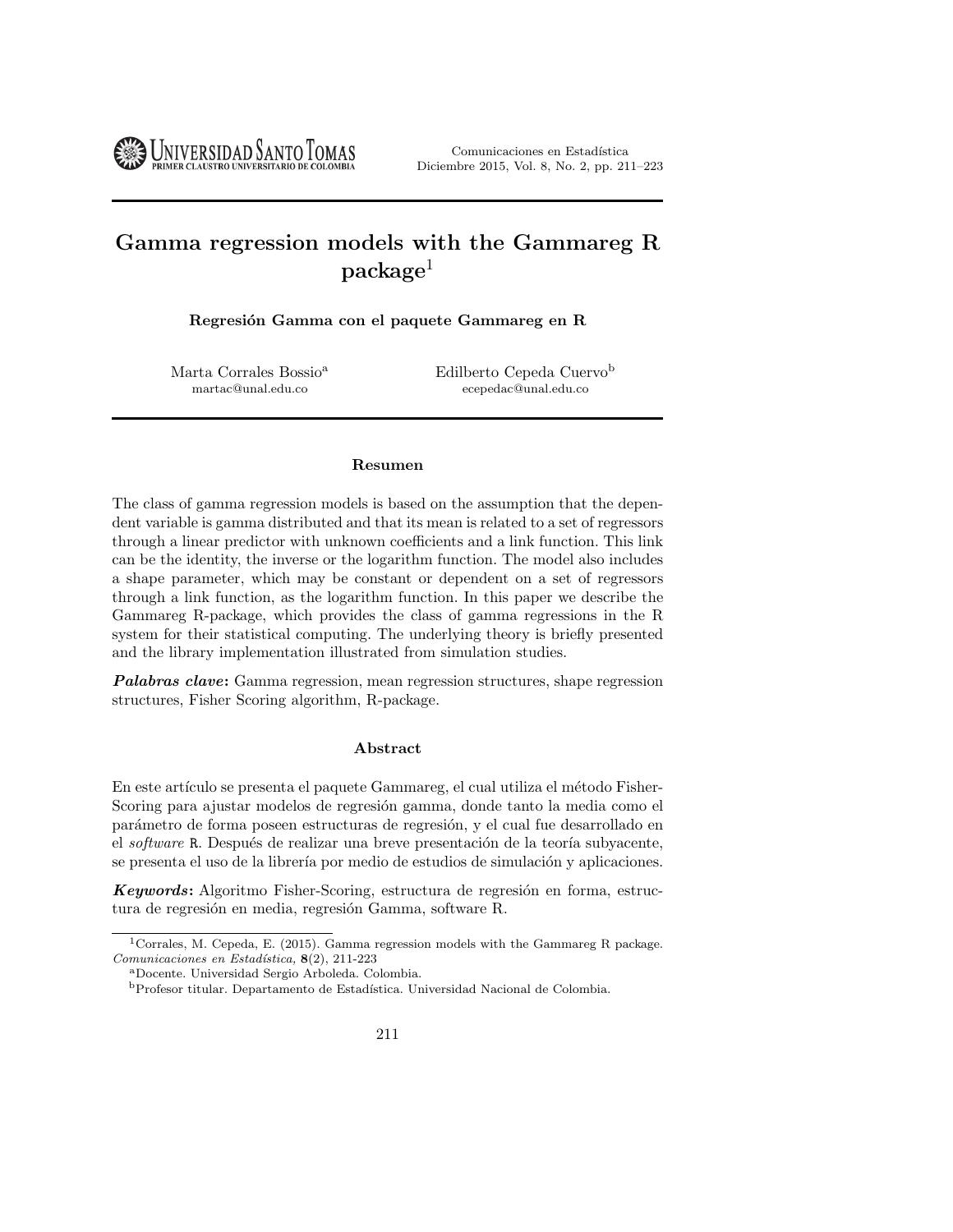### 1. Introduction

The gamma distribution can be used with great flexibility in the analysis of positive random variables. Thus, gamma regression models are applied in a wide range of empirical applications, such as in the process of rate setting in the frame-work of heterogeneous insurance portfolios, which is the most important function of insurers (Krishnamoorthy, 2006), and in hospital admissions for rare diseases where time series are very sparse due to infrequency of events (Winklemann, 2008).

In this paper we consider gamma regression models in which both mean and shape parameters are allowed to depend on covariates. These models, in which these two parameters follow regression structures, are proposed in Cepeda-Cuervo (2001) under both classic and Bayesian approaches. We introduce the use of the Gammareg R-package, an R-code developed to fit gamma regression models, applying an alternative iterative maximum likelihood method based on the Fisher scoring algorithm.

After the introduction, this paper includes six sections. In Section 2 the meanshape re-parameterizations of the gamma distribution are presented. In Section 3 the gamma regression models, where both mean and shape parameters follow regression structures, are presented. In Section 4 a Fisher scoring method to fit gamma regression models is summarized. Section 5 presents the Gammareg Rpackage. Section 6 contains two applications based on simulated data. Finally, in Section 7 our main conclusions are presented.

### 2. Gamma distribution

A random variable Y follows a gamma distribution if its probability density function is given by

$$
f(y|\alpha,\lambda) = \frac{\lambda^{\alpha} y^{\alpha-1} e^{-\lambda y}}{\Gamma(\alpha)} I_{(0,\infty)}(y),
$$
\n(1)

where  $\alpha, \lambda > 0$ , Γ(.) denotes the gamma function, and  $I(.)$  is the indicator function. Under this parameterization, the mean and variance of Y are given by  $E(Y)$  $= \alpha/\lambda$  and  $\text{Var}(Y) = \alpha/\lambda^2 = \mu^2/\alpha$ . Given that  $\lambda = \alpha/\mu$ , the gamma distribution function (1) can be re-parameterized as a function of the mean  $(\mu)$  and shape  $(\alpha)$ parameters, as proposed in Cepeda-Cuervo (2001) and Cepeda-Cuervo & Gammerman (2005), where the gamma distribution function is written as in equation (2).

$$
f(y|\mu,\alpha) = \frac{1}{y\Gamma(\alpha)} \left(\frac{\alpha y}{\mu}\right)^{\alpha} e^{-\alpha y/\mu} I_{(0,\infty)}(y)
$$
 (2)

where  $\mu$ ,  $\alpha > 0$ ,  $\Gamma$ .) denotes the gamma function, and  $\mathbf{I}$ . is the indicator function. The notation  $Y \sim G(\mu, \alpha)$  is used to denote that Y follows a gamma distribution with  $E(Y) = \mu$  and  $\alpha$  as a shape parameter.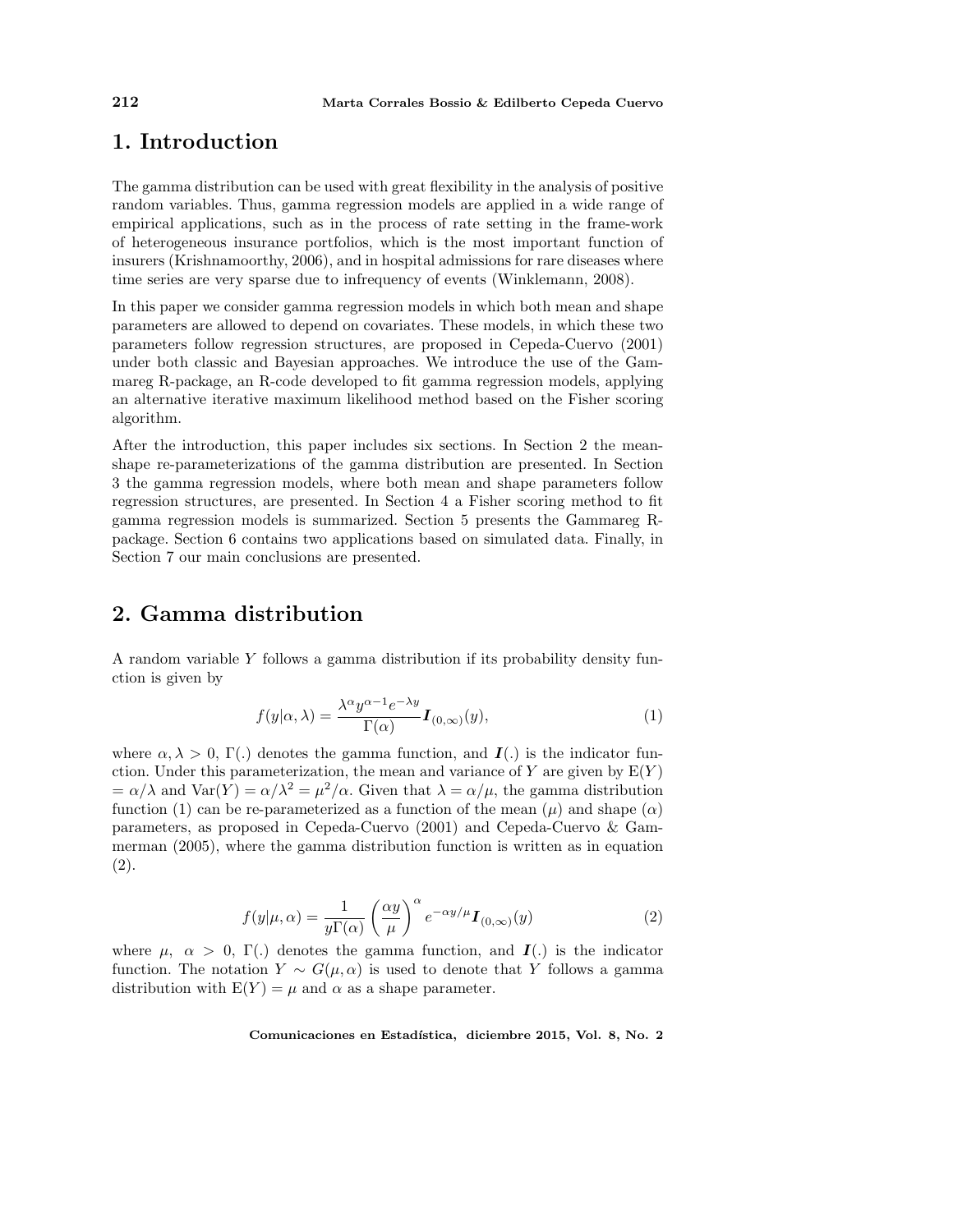Using this re-parameterization of the gamma distribution, the joint mean and shape gamma regression models proposed in Cepeda-Cuervo (2001), is presented in the next section.

### 3. Gamma regression models

Let  $Y_i \sim G(\mu_i, \alpha), i = 1, \ldots, n$ , be a random sample of size n. In gamma regression models with constant shape parameter, the mean regression structure is defined by

$$
g(\mu_i)=\eta_i=\boldsymbol{x}_i'\boldsymbol{\beta},
$$

where g is the link function,  $\boldsymbol{\beta} = (\beta_0, \dots, \beta_p)'$  is the vector of mean regression parameters,  $x_i$  is the *i*-th vector value of the explanatory variables, and  $\eta_i$  is a linear predictor. Here,  $g(.) : (0, \infty) \mapsto \Re$  is a real value function, strictly monotonic and twice differentiable (McCullagh and Nelder, 1989). Some usual mean link functions in the gamma regression are: the logarithm function,  $g(\mu) = log(\mu)$ ; the identity function,  $g(\mu) = \mu$ , and the inverse function  $g(\mu) = 1/\mu$ . In generalized linear models, the canonical link for the mean is the inverse function.

An extension of the gamma regression models is proposed in Cepeda-Cuervo (2001). In this proposal, the shape parameter is not constant through the observations and is modeled following a regression structure. That is, the mean and shape parameters follow the regression structures given by equations  $(3)$  and  $(4)$ :

$$
g(\mu_i) = \eta_{1i} = \mathbf{x}'_i \mathbf{\beta} \tag{3}
$$

$$
h(\alpha_i) = \eta_{2i} = \mathbf{z}'_i \boldsymbol{\gamma} \tag{4}
$$

where g and h are appropriate real link functions;  $\beta = (\beta_0, \dots, \beta_p)'$  and  $\gamma =$  $(\gamma_0, \ldots, \gamma_k)'$  are, respectively, the mean and the shape regression parameter vectors;  $x_i$  and  $z_i$  are, respectively, the mean and the shape explanatory variables for the *i*-th observation and,  $\eta_{1i}$  and  $\eta_{2i}$  are the linear predictors. A usual link function in the shape regression structure is the logarithm function.

### 4. The method to fit gamma regression models

Cepeda-Cuervo (2001) propose a classic approach to fit gamma regression models where both mean and shape parameters follow regression structures, using the Fisher scoring algorithm. In that work, he shows that with the gamma reparameterization given by (2) the likelihood function can be written in the form:

$$
L(\boldsymbol{\beta}, \boldsymbol{\gamma}) = \prod_{i=1}^{n} \frac{1}{\Gamma(\alpha_i)} \left(\frac{\alpha_i}{\mu_i}\right)^{\alpha_i} y_i^{\alpha_i - 1} \exp\left(-\frac{\alpha_i}{\mu_i} y_i\right)
$$
(5)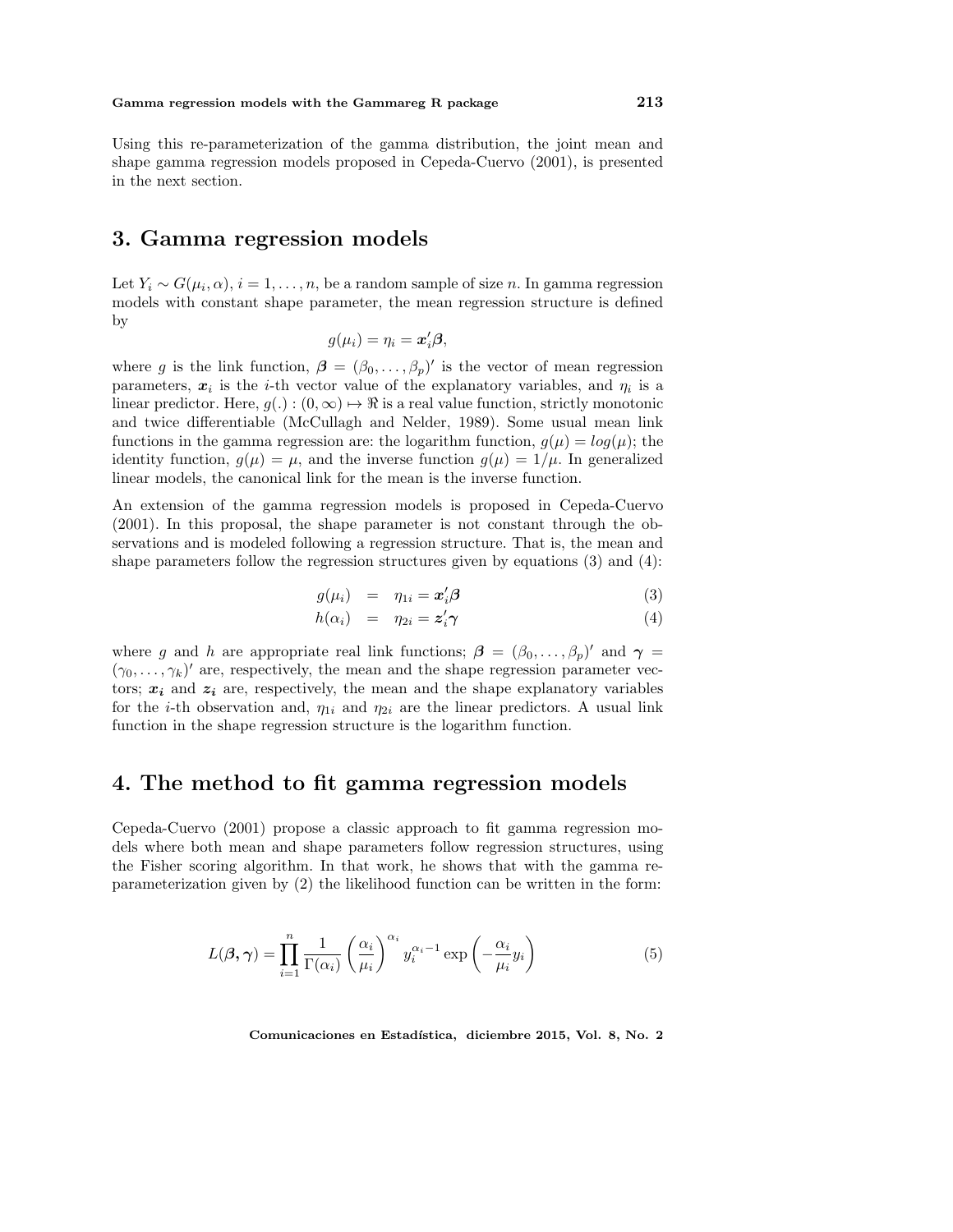And the log-likelihood function by:

$$
l(\boldsymbol{\beta}, \boldsymbol{\gamma}) = \sum_{i=1}^{n} \left\{-\log[r(\alpha_i)] + \alpha_i \log\left(\frac{\alpha_i y_i}{\mu_i}\right) - \log(y_i) - \left(\frac{\alpha_i}{\mu_i}\right) y_i\right\} \tag{6}
$$

Thus, assuming the regression structures defined by  $\mu_i = \mathbf{x}'_i \boldsymbol{\beta}$  and  $\alpha_i = \exp(\mathbf{z}'_i \boldsymbol{\gamma})$ , the score statistics are given by:

$$
\frac{\partial l}{\partial \beta_j} = \sum_{i=1}^n -\frac{\alpha_i}{\mu_i} \left( 1 - \frac{y_i}{\mu_i} \right) x_{ij}, \quad j = 1, \dots p
$$
  

$$
\frac{\partial l}{\partial \gamma_k} = \sum_{i=1}^n -\alpha_i \left[ \frac{d}{d\alpha_i} \log \Gamma(\alpha_i) - \log \left( \frac{\alpha_i y_i}{\mu_i} \right) - 1 + \frac{y_i}{\mu_i} \right] z_{ik}, \quad k = 1, \dots, r
$$

and the Hessian matrix is determined by:

$$
\frac{\partial^2 l}{\partial \beta_k \partial \beta_j} = \sum_{i=1}^n \frac{\alpha_i}{\mu_i^2} \left( 1 - \frac{2y_i}{\mu_i} \right) x_{ij} x_{ik}, \quad j, k = 1, \dots, p
$$

$$
\frac{\partial^2 l}{\partial \gamma_k \partial \beta_j} = \sum_{i=1}^n \frac{\alpha_i}{\mu_i} \left[ -1 + \frac{y_i}{\mu_i} \right] x_{ij} z_{ik}, \quad j = 1, \dots, p, \quad k = 1, \dots, r
$$

$$
\frac{\partial^2 l}{\partial \gamma_k \partial \gamma_j} = \sum_{i=1}^n -\alpha_i \left[ \frac{d}{d\alpha_i} \log \Gamma(\alpha_i) - \log \left( \frac{\alpha_i y_i}{\mu_i} \right) - 1 + \frac{y_i}{\mu_i} \right] z_{ij} z_{ik}
$$

$$
- \sum_{i=1}^n \alpha_i \left[ \alpha_i \frac{d^2}{d\alpha_i^2} \Gamma(\alpha_i) - 1 \right] z_{ij} z_{ik}, \quad j, k = 1, \dots, r
$$

Thus, the Fisher information matrix is given by:

$$
-E\left(\frac{\partial^2 l}{\partial \beta_k \beta_j}\right) = \sum_{i=1}^n \frac{\alpha_i}{\mu_i^2} x_{ij} x_{ik}, \quad j, k = 1, \cdots, p
$$

$$
-E\left(\frac{\partial^2 l}{\partial \gamma_k \beta_j}\right) = 0, \quad j = 1, \cdots, p, \quad k = 1, \cdots, r
$$

$$
-E\left(\frac{\partial^2 l}{\partial \beta_k \beta_j}\right) = \sum_{i=1}^n \alpha_i^2 \left[\frac{d^2}{d \alpha_i^2} \log \Gamma(\alpha_i) - \frac{1}{\alpha_i}\right] z_{ij} z_{ik}, \quad j, k = 1, \cdots, r
$$

It can be noted that the Fisher information matrix is a block diagonal matrix, where one of the blocks corresponds to the mean regression parameters  $\beta$  and the other to the shape regression parameter  $\gamma$ . Thus,  $\beta$  and  $\gamma$  are orthogonal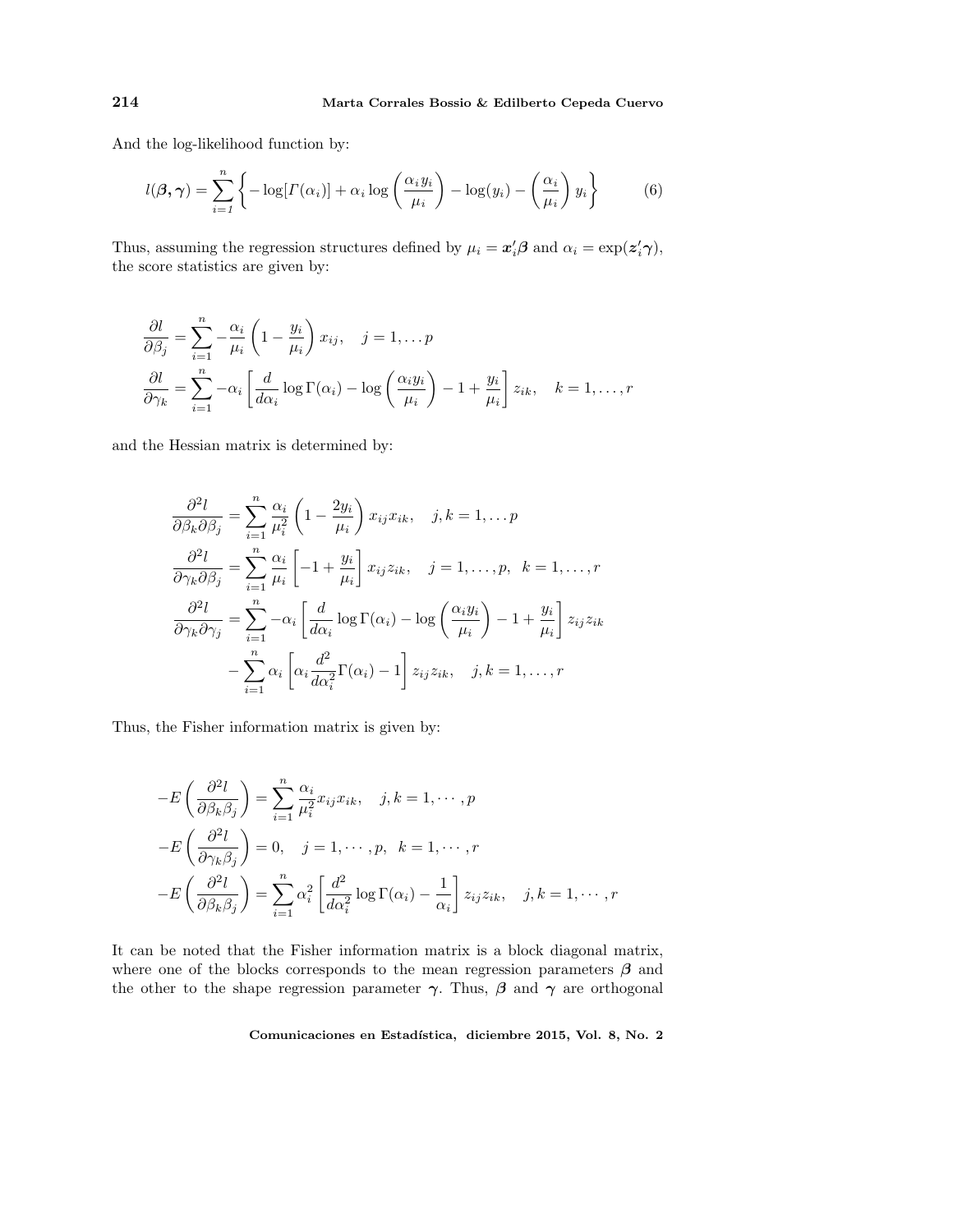#### Gamma regression models with the Gammareg R package  $215$

(Cox & Reid 1987) and their maximum likelihood estimators are asymptotically independent.

Finally, taking in account the structure of the Fisher information matrix, Cepeda-Cuervo (2001) shows that the Fisher scoring information equation can be written as following equation system:

$$
\beta^{(k+1)} = (X'W_1^{(k)}X)^{-1}X'W_1^{(k)}Y \tag{7}
$$

$$
\gamma^{(k+1)} = (Z'W_2^{(k)}Z)^{-1}X'W_2^{(k)}\tilde{Y}
$$
\n(8)

.

where  $\boldsymbol{W}_1^{(k)}$  is a diagonal matrix with diagonal entries  $w_{ii}^{(k)} = (\mu_i^2/\alpha_i)$ , and

$$
\tilde{y}_i = \eta_{2i} - \frac{1}{\alpha_i} \Big[ \frac{\partial^2}{\partial \alpha^2} \log \Gamma(\alpha_i) - \frac{1}{\alpha_i} \Big]^{-1} \Big[ \frac{\partial}{\partial \alpha_i} \log \Gamma(\alpha_i) - \log \Big( \frac{\alpha_i y_i}{\mu_i} \Big) - 1 + \frac{y_i}{\mu_i} \Big].
$$

 $\boldsymbol{W}_{2}^{(k)}$  is a diagonal matrix with diagonal entries  $w_{ii}^{(k)} = 1/d_i$ , with

$$
d_i = \alpha_i^{-2} \left[ \frac{d^2}{d\alpha_i^2} \log \Gamma(\alpha_i) - \frac{1}{\alpha_i} \right]^{-1}
$$

Thus, based on the structure of the Fisher information matrix, Cepeda-Cuervo (2001) proposes an iterative algorithm to obtain the maximum likelihood estimates of the regression parameters, as follows:

- 1. Start an iteration counter at  $k = 0$ .
- 2. Give initial values for the parameters  $\beta$  and  $\gamma$ .
- 3. Obtain  $\beta^{(k+1)}$  from equation (7), given the current values of  $\beta$  and  $\gamma$ .
- 4. Obtain  $\gamma^{(k+1)}$  from equation (8), given the current values of  $\beta$  and  $\gamma$ .
- 5. Set the counter iteration  $k = k + 1$
- 6. Go to 3 until convergence.

For other link functions, like  $g(.) = log(.)$  and  $h(.) = log(.)$ , the Fisher information matrix is block diagonal and a similar alternate iterated algorithm is implemented.

## 5. Implementation in R: Gammareg package

The gamma regression models as proposed in McCullagh and Nelder (1989) can be fitted using the R-function glm {stats} of the free statistical software R (Development Core Team, 2009). The Gammareg R-package is the computational implementation of the maximum likelihood method presented in Section 4, to fit the gamma regression models where both mean and shape parameters follow regression structures. The main model-fitting function in **Gammareg** is  $Gamma(g)$ ,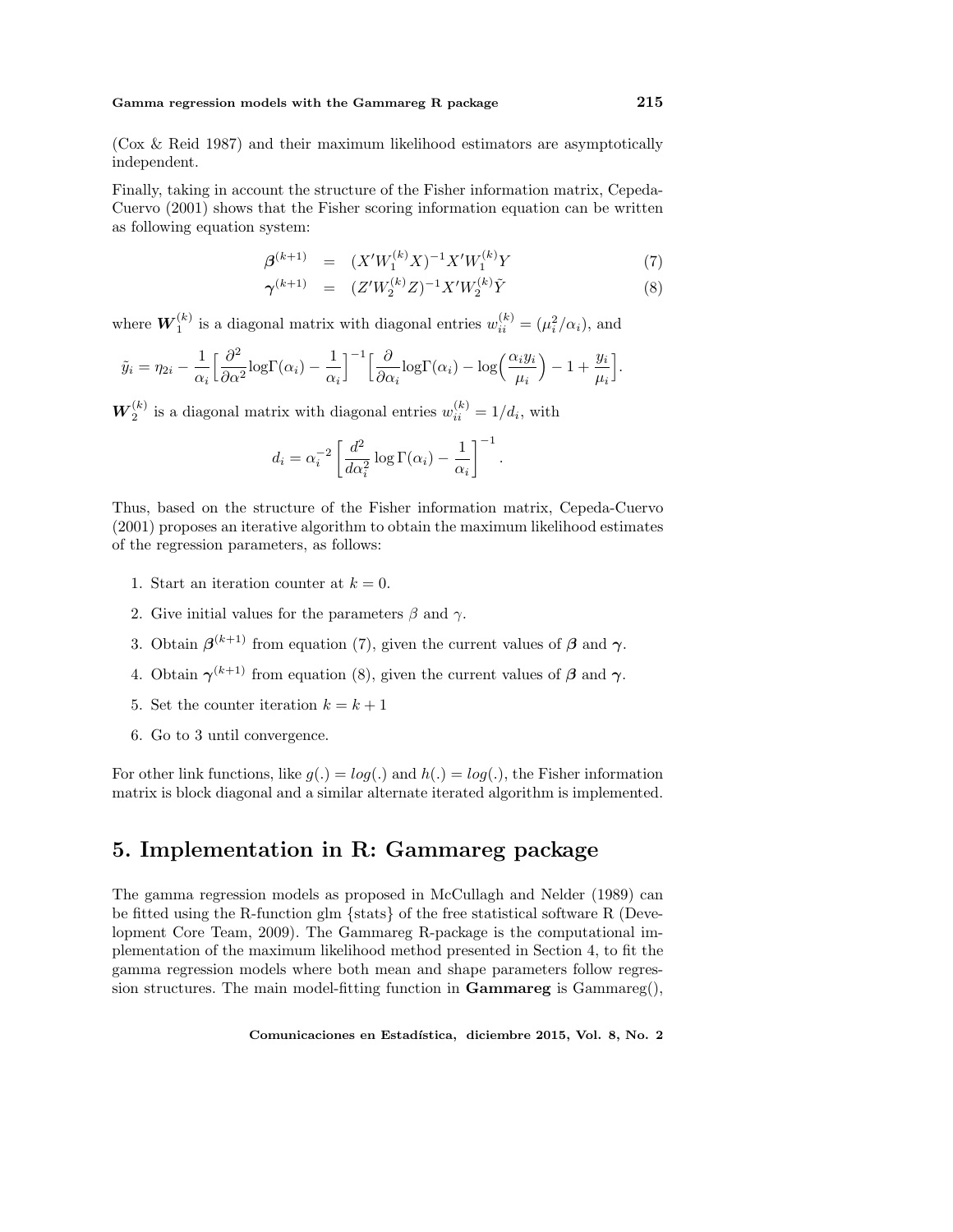which allows the user to estimate the mean and shape regression parameters in a gamma regression model from the classic perspective. The general formula for this function is:

#### Gammareg(formula1, formula2, meanlink)

where

- 1. formula1 is an object of class formula, that describes the variable of interest  $Y$  and the regressors  $X$  of the mean structure.
- 2. formula2 is an object of class formula, that describes the regressors Z for the shape structure, with log-link function.
- 3. meanlink is the link function for the mean.

The default mean link function is the logarithm (log), but the identity function (ide) is also admissible.

The fitted-model object of the Gammareg class is a list similar to glm objects. It provides to the user the regression parameter estimates ( $\beta$  and  $\hat{\gamma}$ ) and their standard deviations. It also provides the estimated covariance matrix for  $\beta$  and  $\gamma$ , the AIC value, the number of iterations to convergence and the convergence value obtained.

The Gammareg R-package has five other functions which allow the user, among other things, to obtain summaries for gamma regression models. These functions are described in Table 1.

| Function               | Description                                                 |
|------------------------|-------------------------------------------------------------|
| Gammareg               | Estimates the mean and shape regression parameters.         |
| gamma(                 | Performs the classic gamma regression using link log for    |
|                        | the mean and link log for the shape.                        |
| gamma(2)               | Performs the classic gamma regression using identity link   |
|                        | for the mean and link log for the shape                     |
| summarv.Gammareg()     | Is the standard regression output (coefficient estimates,   |
|                        | standard errors, criteria); returns an object of class sum- |
|                        | mary. Gammareg containing the relevant summary statis-      |
|                        | tics (which has a print() method)                           |
| gammaresiduals         | Calculates the Deviance, Pearson, Standarized Pearson       |
|                        | residuals and a special gamma residual $(r^*)$ based in the |
|                        | properties of the biparametric exponential family distri-   |
|                        | bution.                                                     |
| print.Gammareg         | Prints the estimated coefficients and their confidence in-  |
|                        | tervals.                                                    |
| print.summary.Gammareg | Prints the summary of a classic gamma regression.           |

Tabla 1: Gammareg functions

# 6. Gammareg in practice

To illustrate the use of the Gammareg R-package, here we present the results obtained by fitting two gamma regression models to a simulated dataset. In the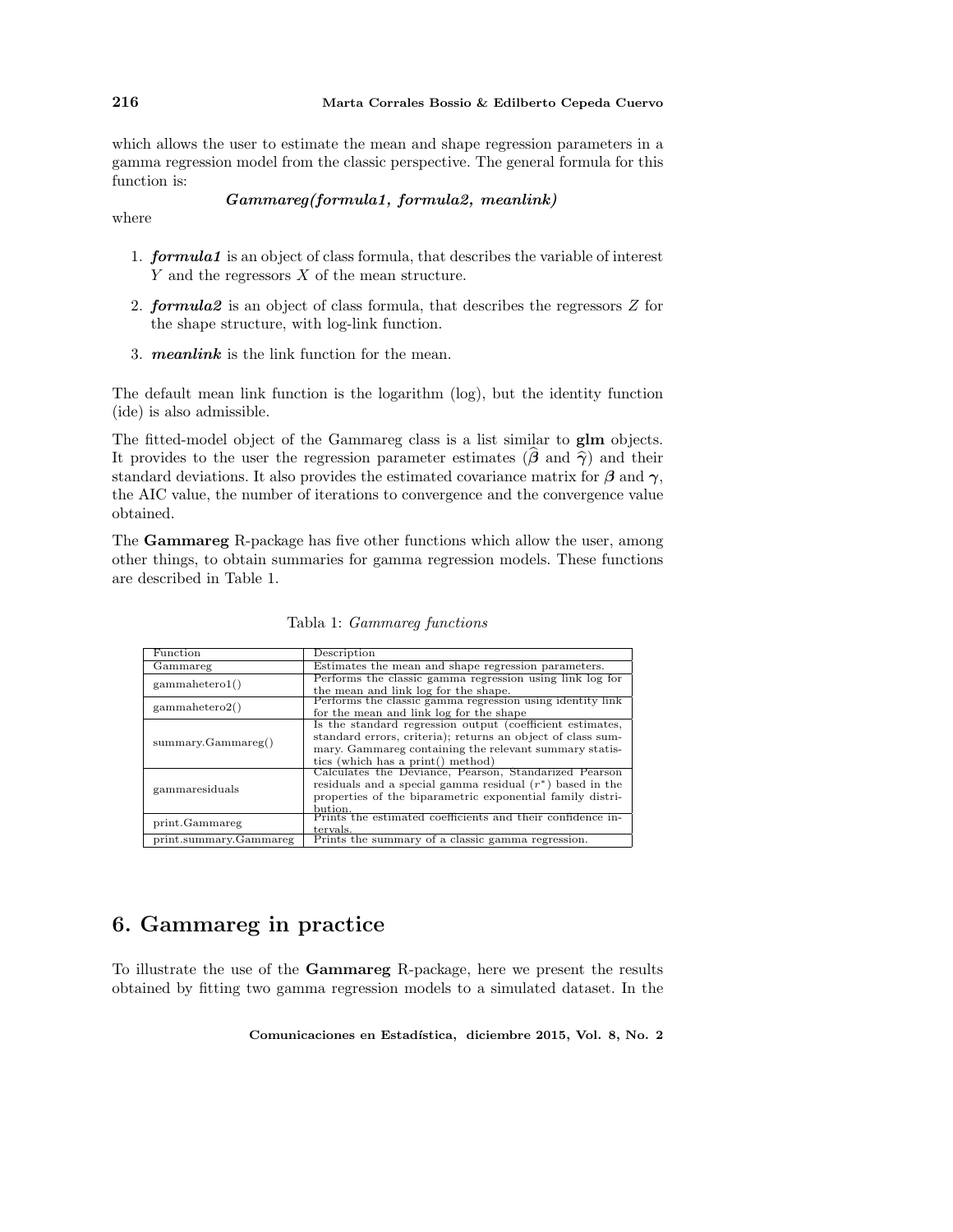first study the identity mean link function is assumed and in the second the mean logarithm function is assumed.

#### 6.1. First simulation

In a first simulation, a gamma regression model with mean and shape structures given by equations (9) and (10), respectively, is considered:

$$
\mu_i = \mathbf{x_i}' \boldsymbol{\beta} \tag{9}
$$

$$
\log(\alpha_i) = \mathbf{z}_i' \boldsymbol{\gamma} \tag{10}
$$

In this simulation, four covariates  $X_i$ ,  $i = 1, ..., 4$  are considered.  $n = 500$  values were simulated for each covariate.  $X_1$  is assumed to be a constant variable, with  $x_{1i} = 1$  for all i, in order to consider an intercept in the regression structures. Values of the covariate  $X_2$  were generated from a uniform distribution in the interval  $(0, 30)$ ; values of  $X_3$  were generated from a uniform distribution in the interval  $(0, 15)$ ; and values of  $X_4$  were generated from a uniform distribution in the interval  $(10, 20)$ . The values  $Y_i$  were generated from a gamma distribution with mean and shape parameters given by  $\mu_i = 15 + 2x_{2i} + 3x_{3i}$  and  $\alpha_i = exp(0.2 +$  $0.1x_{2i} + 0.3x_4i$ , as follows:

```
>library(Gammareg)
>X1 <- rep(1, 500)
>X2 <- runif(500, 0, 30)
>X3 <- runif(500, 0, 15)
>X4 <- runif(500, 10, 20)
>mui <- 15 + 2*X2 + 3*X3
>alphai <- exp(0.2 + 0.1*X2 + 0.3*X4)
>Y <- rgamma(500, shape=alphai, scale=mui/alphai)
>X <- cbind(X1, X2, X3)
>Z <- cbind(X1, X2, X4)
\text{Formula}.mean = Y \text{X2 + X3}\text{Formula.shape} = \text{X2} + \text{X4}>a=Gammareg(formula.mean, formula.shape, meanlink="ide")
>summary(a)
```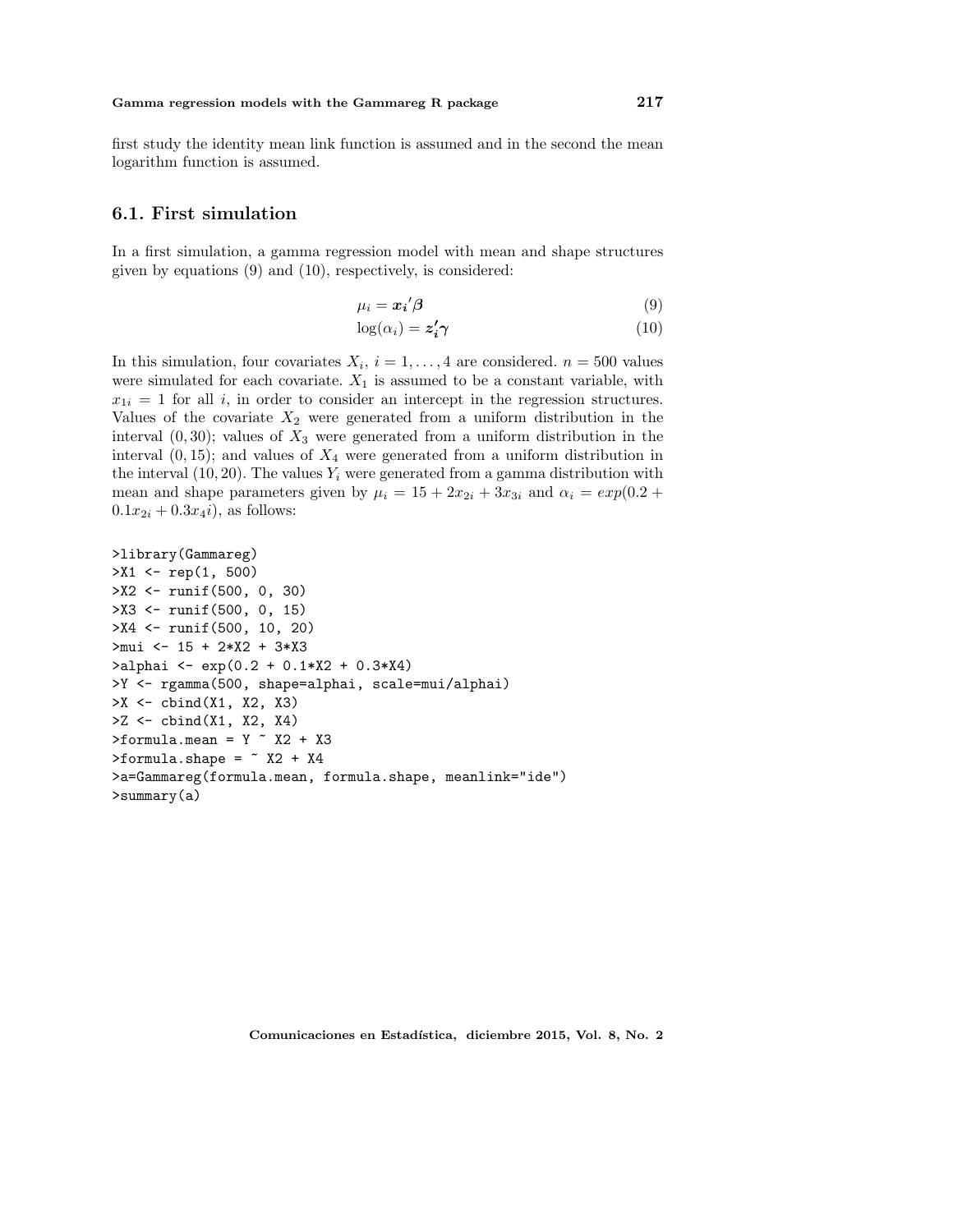The results obtained to apply the Gammareg R-package were:

```
################################################################
  ### Classic Gamma Regression ###
  ################################################################
Call:
Gammareg(formula1 = formula.mean, formula2 = formula.shape,
    meanlink = "ide")Estimate L.Intv U.Intv
beta.(Intercept) 15.2231 14.6931 15.753
beta.X2 2.0382 2.0131 2.063
beta.X3 2.8965 2.8483 2.945
gamma.(Intercept) 0.1877 0.1870 0.189
gamma.X2 0.1031 0.1031 0.103
gamma.X4 0.2934 0.2933 0.293
Covariance Matrix for Beta:
          (Intercept) X2 X3
(Intercept) 0.072747993 -2.615207e-03 -2.819056e-03
X2 -0.002615207 1.637345e-04 -3.582766e-05
X3 -0.002819056 -3.582766e-05 6.024330e-04
Covariance Matrix for Gamma:
           (Intercept) X2 X4
(Intercept) 1.485298e-07 -1.243918e-09 -6.456682e-09
X2 -1.243918e-09 4.430374e-11 7.859803e-12
X4 -6.456682e-09 7.859803e-12 3.468175e-10
AIC:
[1] 6606828
Iteration:
[1] 13
Convergence:
[1] 4.660965e-06
```
The results show that all the parameter estimates are close to the true parameter values of the model. In all cases, the standard deviations are small and the 95 % confidence interval contains the true parameter value.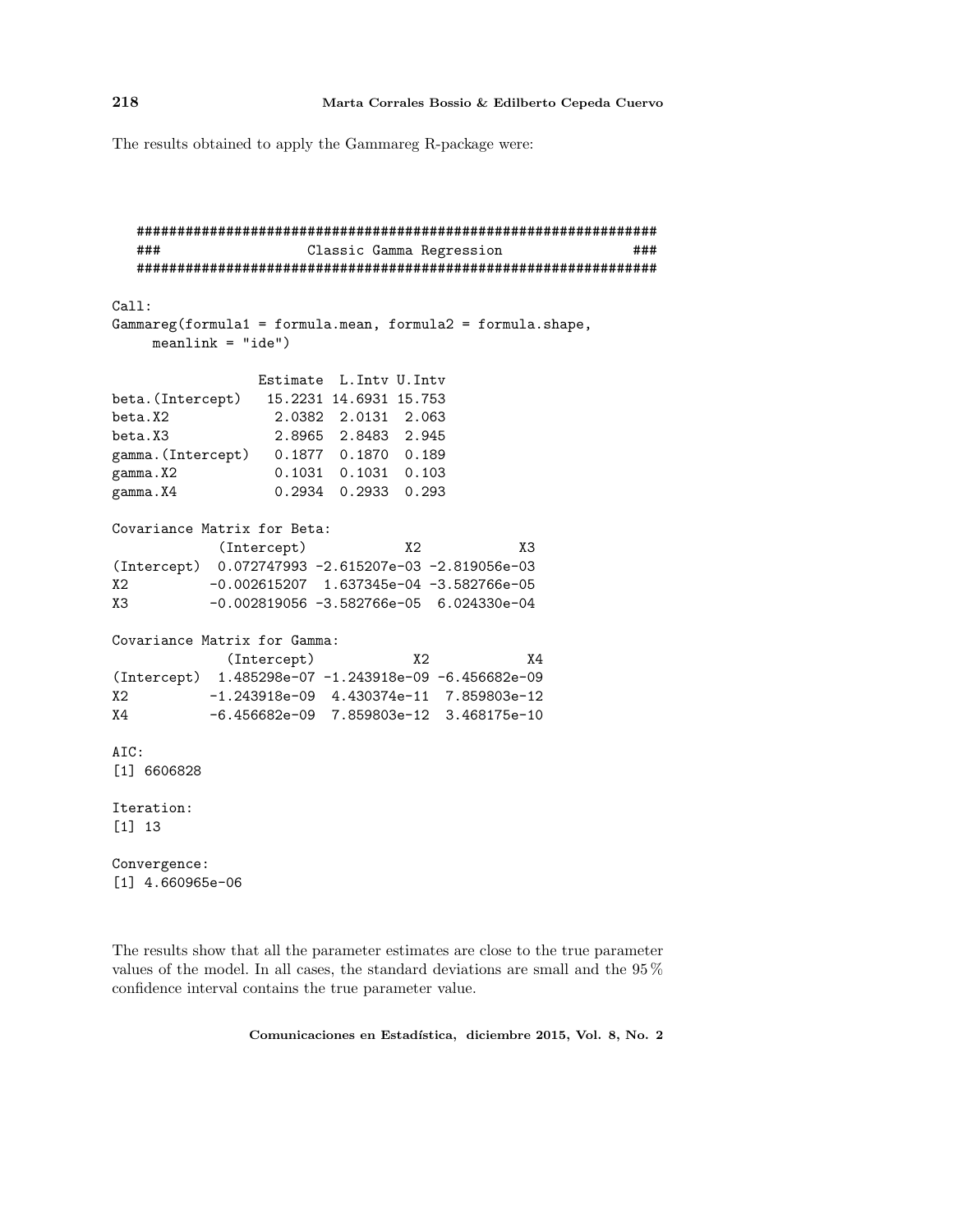#### 6.2. Second simulation

In a second simulation, a gamma regression model with mean and shape structures given by equations (11) and (12), respectively, is considered:

$$
\log(\mu_i) = \mathbf{x_i'} \beta \tag{11}
$$

$$
\log(\alpha_i) = \mathbf{z_i'} \gamma \tag{12}
$$

In this case,  $n = 500$  values of the explanatory variables  $X_i$ ,  $i = 1, \ldots, n$ , were generated as in the first simulation, but the values of the variable of interest Y were generated from a gamma distribution with  $\mu_i = -5 + 2x_{2i} + 3x_{3i}$  and  $\alpha_i = \exp(0.2 + 0.1x_{2i} + 0.3x_4i)$  as follows:

```
>library(Gammareg)
X1 <- rep(1, 500)
X2 <- runif(500, 0, 30)
X3 <- runif(500, 0, 15)
X4 <- runif(500, 10, 20)
mui <- exp(-5 + 0.2*X2 -0.03*X3)
alphai \leftarrow exp(0.2 + 0.1*X2 + 0.3*X4)
Y <- rgamma(500, shape=alphai, scale= mui/alphai)
X \leftarrow \text{cbind}(X1, X2, X3)Z \leftarrow \text{cbind}(X1, X2, X4)formula.mean = Y \sim X2 + X3formula.shape = \sim X2 + X4
a=Gammareg(formula.mean, formula.shape, meanlink="log")
summary(a)
```
The results obtained from the application of the Gammareg R-package were:

```
################################################################
   ### Classic Gamma Regression ###
   ################################################################
Call:
Gammareg(formula1 = formula.mean, formula2 = formula.shape,
meanlink = "log")Estimate L.Intv U.Intv
beta.(Intercept) -4.98768 -4.99730 -4.978
beta.X2 0.19953 0.19915 0.200
beta.X3 -0.03021 -0.03083 -0.030
gamma.(Intercept) 0.33678 0.33610 0.337
gamma.X2 0.08687 0.08686 0.087
```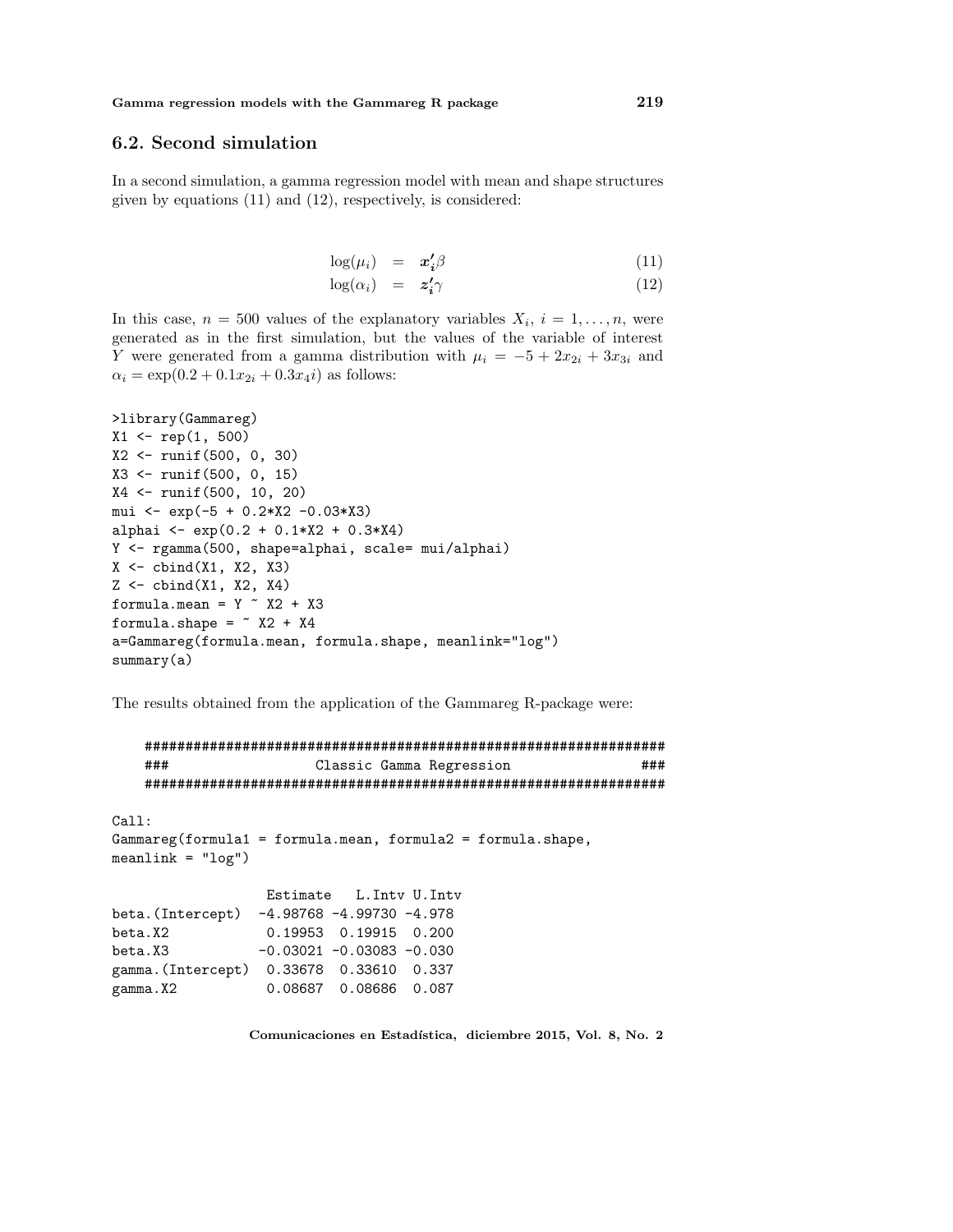```
gamma.X4 0.30849 0.30846 0.309
Covariance Matrix for Beta:
           (Intercept) X2 X3
(Intercept) 2.397679e-05 -7.517510e-07 -8.062176e-07
X2 -7.517510e-07 3.746544e-08 -1.793592e-09
X3 -8.062176e-07 -1.793592e-09 1.016449e-07
Covariance Matrix for Gamma:
           (Intercept) X2 X4
(Intercept) 1.188862e-07 -8.320284e-10 -5.352878e-09
X2 -8.320284e-10 2.967992e-11 7.473412e-12
X4 -5.352878e-09 7.473412e-12 2.810451e-10
AIC:
[1] -3469938
Iteration:
[1] 20
Convergence:
[1] 1.085736e-08
```
In this case, these results also show that all the parameter estimates obtained using the Gammareg R-package are close to the true parameter values of the model, but in all cases the 95 % confidence interval contains the true parameter value, except for  $\gamma_0$ . The standard deviations are small for all parameters.

### 6.3. Application: Duration of the embryonic stage of fruit flies

In this application, we analyze a dataset collected by (Powsner 1935), as part of an experiment to determine accurately the effect of temperature on the duration of the developmental stages of the fruit fly (Drosophila melanogaster). In his experiment, Powsner studied four stages: the embryonic, egg-larval, larval and pupal stages.

This dataset was analyzed by McCullagh and Nelder (1989), assuming a gamma regression model where observed duration is the response variable weighted by batch size, in the first stage (embryonic). Although, they considered different rational mean functions of temperature, all of them with constant shape parameter, we assume a gamma regression model where both mean and shape parameters follow regression structures given by: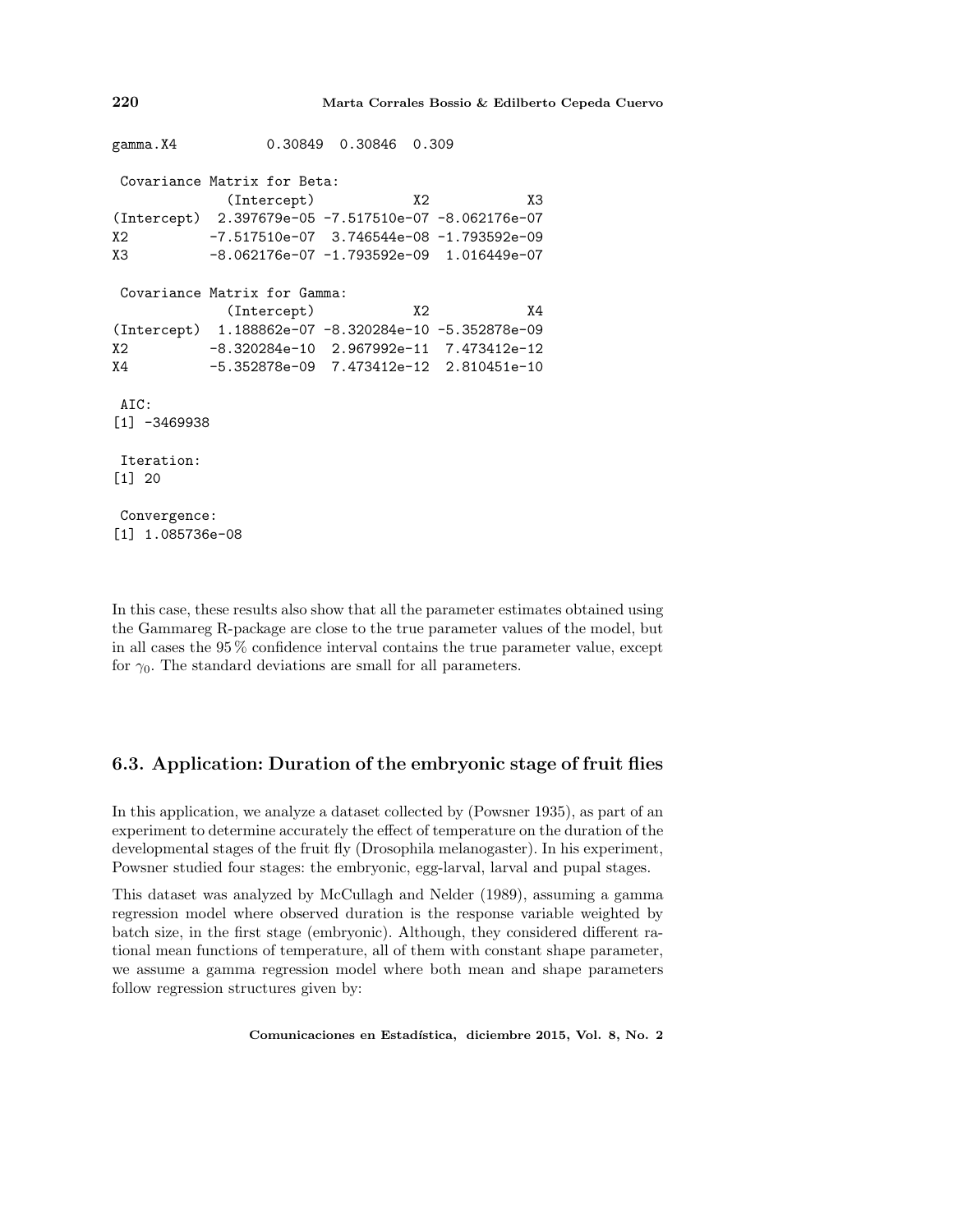$$
\log(\mu_i) = \exp(\beta_0 + \beta_1 T_i + \frac{\beta_2}{T_i})
$$

$$
\log(\alpha_i) = \exp(\lambda_0 + \lambda_1 T_i + \frac{\lambda_2}{T_i})
$$

with  $\delta = 58.64$  as in McCullagh and Nelder (1989).

The results obtained from the application of the Gammareg R-package were:

```
################################################################
   ### Classic Gamma Regression ###
   ################################################################
Call:
Gammareg(formula1 = formula.mean, formula2 = formula.shape,
meanlink = "log")Estimate L.Intv U.Intv
beta.(Intercept) 3.22001 0.5653 5.087
beta.X2 -0.2796 -0.6427 -0.016
beta.X3 -219.7723 -659.6103 -96.066
gamma.(Intercept) 1.1511 -2.2147 -0.517
gamma.X2 -0.0957 -0.2627 -0.001
gamma.X3 -70.4925 -299.1699 -58.185
Covariance Matrix for Beta:
         (Intercept) X2 X3
(Intercept) 2.342089 0.25226402 0.46954
X2 0.252264 0.02238432 26.76824
X3 0.469537 26.76824173 3588.39007
Covariance Matrix for Gamma:
          (Intercept) X2 X3
(Intercept) 1.27767636 0.094231012 119.928055
X2 0.09423101 0.007986262 9.681734
X3 119.92805461 9.681733520 1137.071768
AIC:
[1] -612.2067
Iteration:
[1] 9
Convergence:
[1] 7.290849e-06
```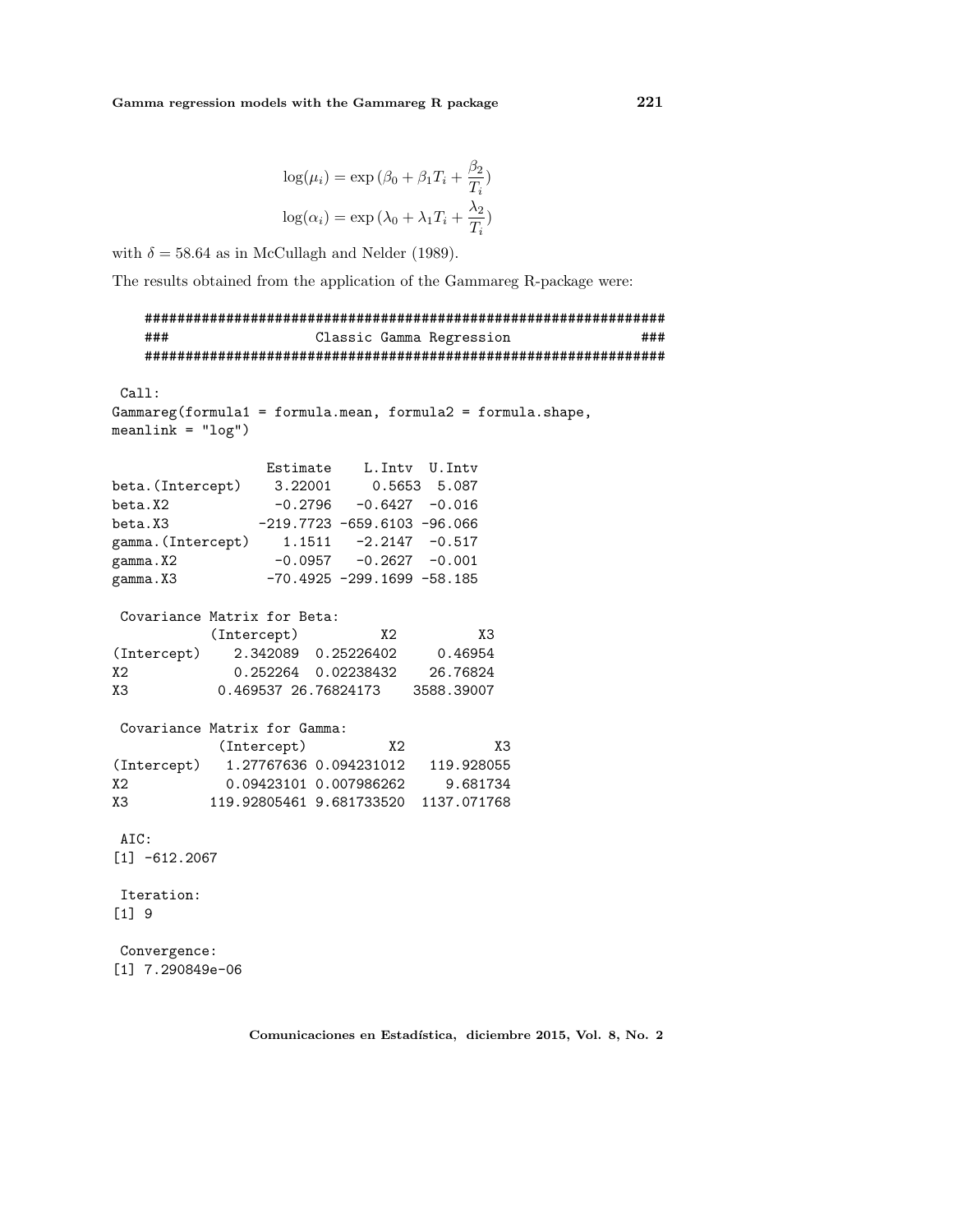#### 222 Marta Corrales Bossio & Edilberto Cepeda Cuervo

We obtained a good fit of the assumed model, as noted in Figure 1, where the dots represent the observed values and the segmented line the fitted mean.



Figura 1: Fitted curve  $(-)$  and observed duration  $\cdot$ . Source: Own elaboration.

## 7. Conclusions and extensions

This paper introduces the Gammareg R-package, which can be used to fit gamma regression models by applying the classic method proposed in Cepeda-Cuervo (2001). Two simulated studies are used to illustrate the use of the different functions of this package. In all of cases, there is a fast convergence to the maximum likelihood estimation of the regression parameters, showing the efficiency of the alternate block-iterative algorithm.

There are many possibilities for future works and practical issues. One is the use of alternative link functions, like the inverse link, which fit some database better. Another is to develop an R-package to fit the Bayesian gamma regression models proposed in Cepeda-Cuervo (2001), where both mean and variance follow regression structures. These studies are in development.